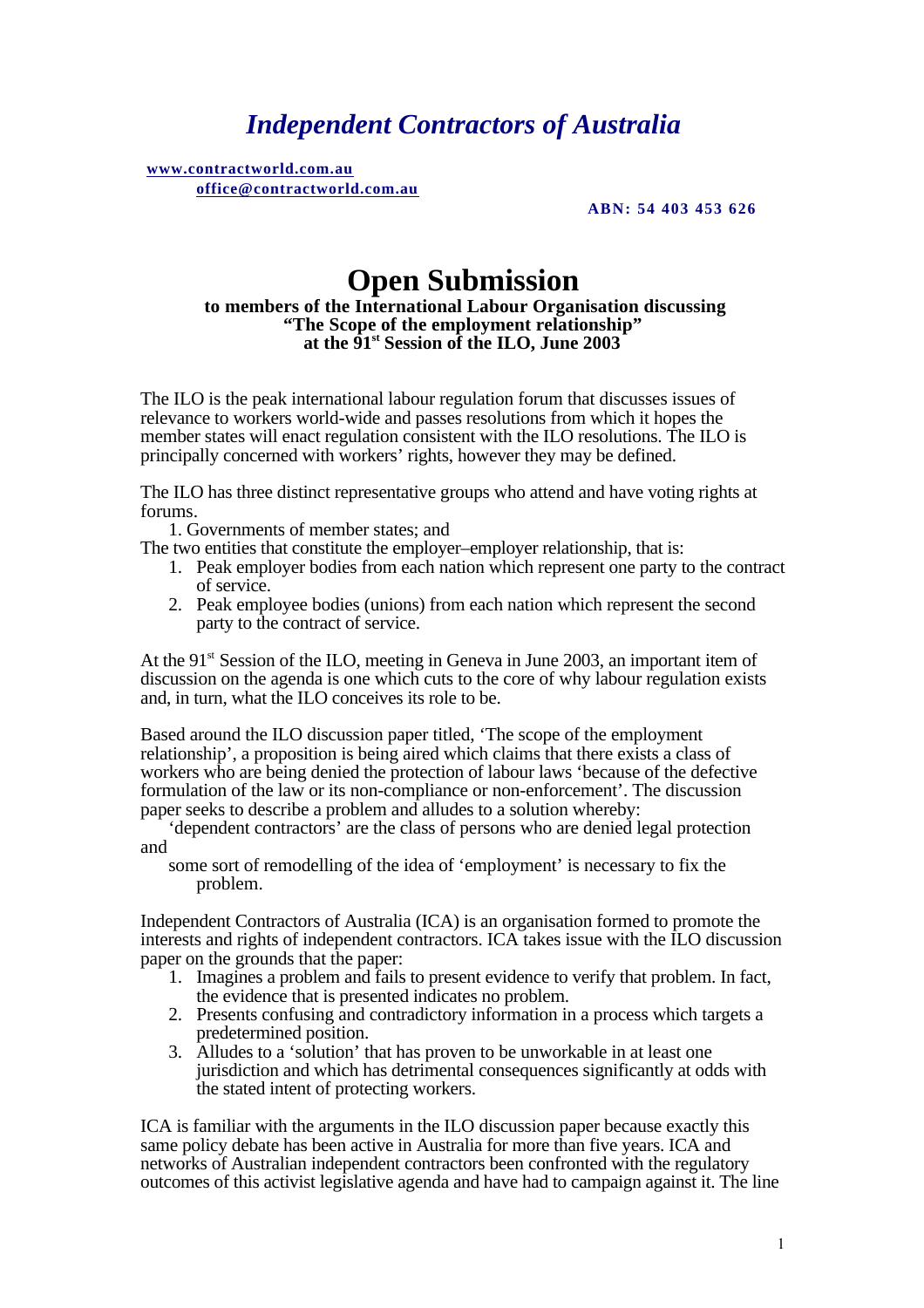of reasoning contained in the ILO discussion paper has been promoted strongly in Australia and has been found to be false.

In the broad international policy context, ICA submits that:

- The definition of employment as currently applied by courts has a long history of successful application. (The ILO discussion paper shows this even if the paper suggest the opposite.)
- The determination of who is an employee must be left to independent judiciaries.
- **•** The concept of 'dependent contractor' may have emotional appeal but is an invalid concept upon which only detrimental labour regulation can be constructed.
- **•** If the idea of 'dependent contractor' is to be considered by the ILO, the countervailing concept of 'independent employee' must also be considered.
- The idea that worker protections are only available under labour law is wrong. Labour law offers one form of worker regulation. Commercial law also provides strong worker protections and it is to these protections that independent contractors have, or should have, access.

ICA notes that:

- **•** Even though the ILO discussion paper claims that it does not intrude into independent contractors' rights, the content, thrust and suggestions of its paper inevitably amount to an assault upon independent contractors' rights.
- The ILO discussion is being conducted without independent contractors having representative voting rights. Within this context, the ILO risks being seen as unrepresentative of the very people against whom the discussion paper proposes to move.
- If the ILO moves in the direction proposed by the discussion paper, the ILO risks becoming an instrument of denial of workers' rights rather than a protector of workers' rights.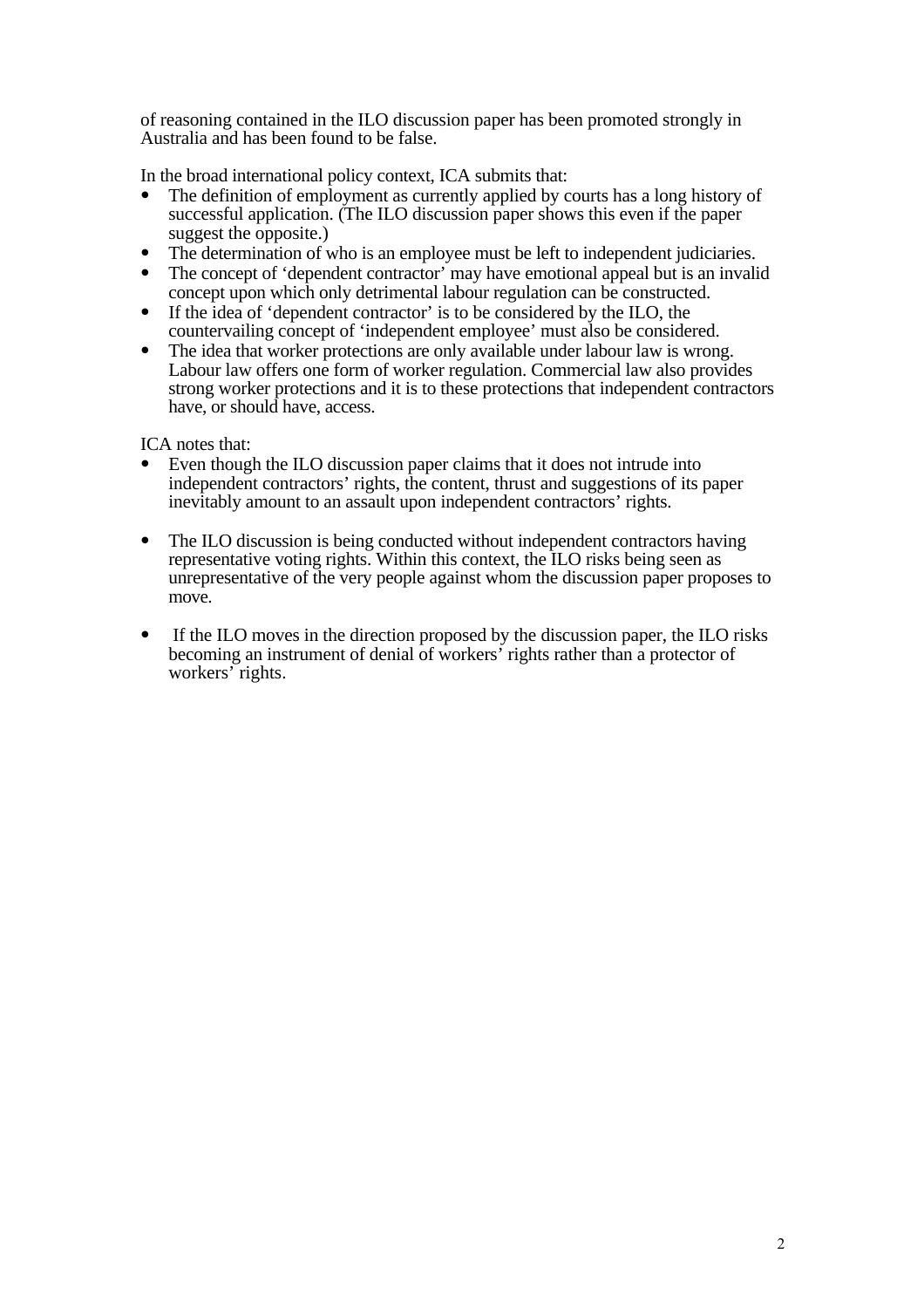## **Assaulting commercial principles**.

The ILO discussion paper seeks to side-step a most important issue at stake in the debate namely that:

*The key distinctions between the commercial contract for services and the employment contract of service are the legal underpinnings of respective commercial and labour regulation. Regulation of the contract for services is aimed to ensure free, fair and competitive trade within and between national borders. Regulation of the contract of service is designed to prevent competition (between employees). The two regulatory environments meet at a juncture where the distinction between the two has long historical development solidified within legal institutions and understandings. To tamper with, or override, the existing distinctions would initiate wide consequences for individuals and national and international trade. The ILO discussion paper does not recognise the significance of that with which it proposes to tamper.*

If the ILO were to move in the direction alluded to in the discussion paper, the adverse implications for fair, free and competitive national and international trade are considerable and should be contemplated.

The policy outcome alluded to in the ILO discussion paper is for the creation of new regulation where regulators can selectively declare that a contract for services is employment. The practical and legal illogic of this concept is significant. There is no contract form that is or can sit between the employment and commercial contract. Attempts to create new regulation as suggested is to create legal, regulatory and commercial uncertainty on a large scale.

### **A Simple Principle of Justice**

When considering the scope of the employment issue, ICA asks the ILO to keep one important principle of justice in mind:

• That every worker has a right to freely decide the type of contract they use when working. Either the commercial contract (for services) or the employment contract (of service).

### **ICA submits that**

- 1. The problem argued in the ILO discussion paper does not exist.
- 2. The solution alluded to will deny workers the right to freely choose their contract.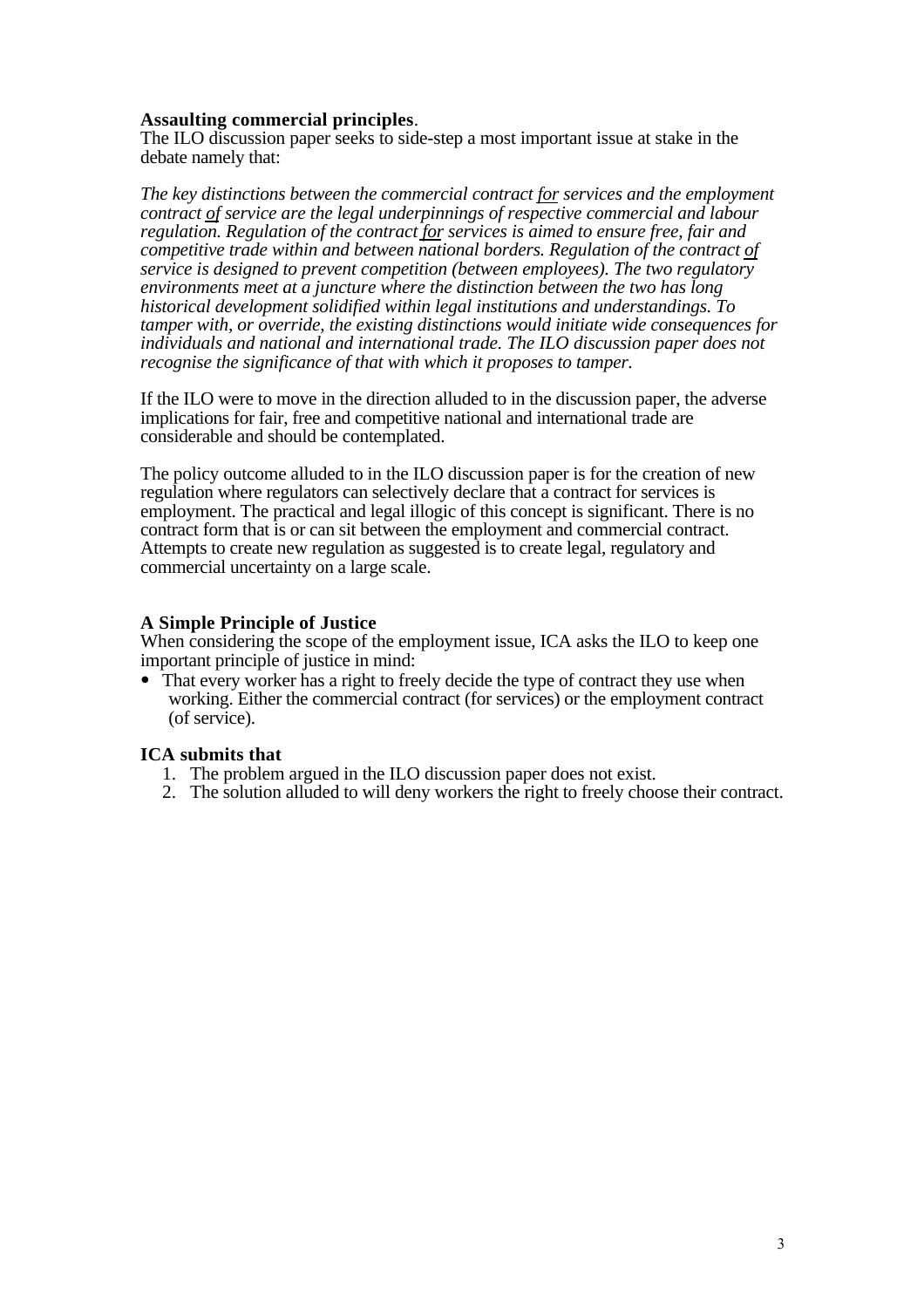# **BACKGROUND**

## **The Scope of Employment:The Australian lesson Issues of general principles**

Independent Contractors of Australia. Information.

1. What is independent contracting? A general overview.

2. Why the trend to independent contracting.

3. The dependent contractor argument and independent employees.

4. Practical Issues. Australia as a case study.

# **Independent Contractors of Australia (ICA)**

ICA is the first (and probably only) organisation in Australia exclusively dedicated to the interests and rights of independent contractors. ICA was formed in July 2001, it is incorporated as a non-profit organisation and has three principal aims:

- 1) To conduct an education campaign to assist independent contractors and the community at large to understand the legitimate status of independent contractors and the important issues relating to them.
- 2) To act as a network for industries structured around or dependent upon independent contractors.
- 3) To lobby for the rights of independent contractors.

ICA operates through its Website at www.contractworld.com.au.

- ICA is truly a 'virtual' organization. Through its Website:
- The public can access significant information about independent contracting.
- People can subscribe and access the 'subscribers only' section of the site where core legal, tax and other information is stored.
- **•** Subscribers can engage in discussion on issues and have policy input.
- Members and interested registered persons can receive regular e-mail alerts on independent contractor issues.

The ICA committee is drawn from across Australia with representatives from a range of industries including farming, IT, housing/construction, transport, labour hire and others. Given Australia's federal structure, it also aims to have committee members from across the nation. 28 per cent of the Australian private sector workforce work but are not engaged as employees. With non-employees under such sustained attack for so long, it is little wonder that an organisation such as ICA has come into existence.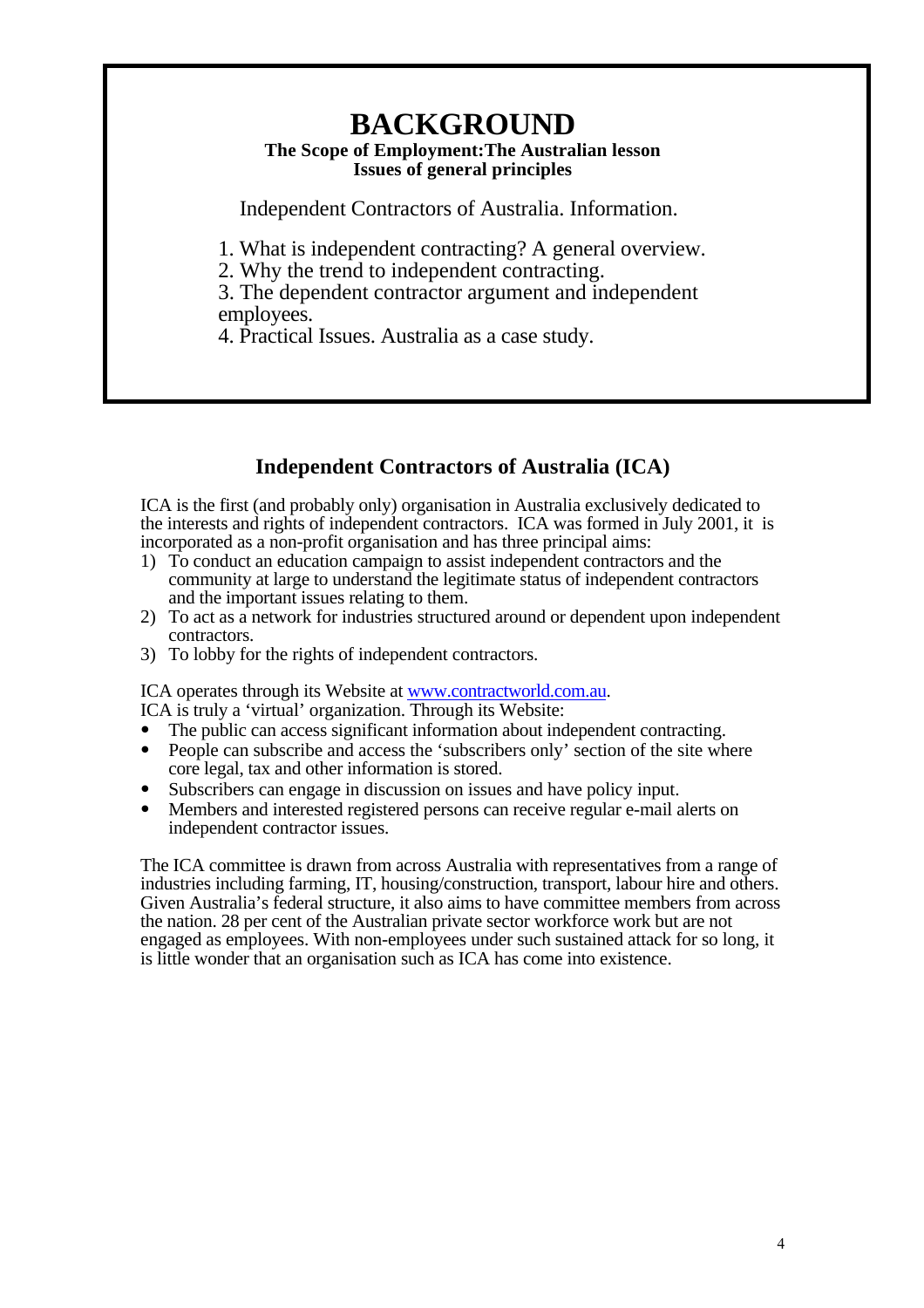## **1. What is independent contracting? A general overview**

The ILO discussion paper presents a view of independent contracting which ICA believes contains significant misunderstandings. ICA presents an alternative view by way of comparison.

Independent contracting is one of those things which, when understood, appears very simple. Yet, when not understood, it appears unfathomably complex. And it is on the basis of alleged complexity and confusion that the ILO discussion paper mounts many of its arguments.

*Independent contracting is the achievement of an individual's desire to have control of his or her own working life. This reality is reflected in its legality held sacred under well developed principles of law.*

*Independent contracting comprises both an attitude and a set of behaviours.*

Independent contractors are, by definition, people who want, and have achieved, independence in their thoughts and actions in their working lives. They have adopted business attitudes as their working life motivations. They accept the disciplines of the commercial contract—in which they exercise equal rights to control the terms of their contract/s—as the process by which they organise their work.

And it is only when the reality of this organised independence along contractual lines is in clear evidence, that the courts will accept that independent contracting exists. Where the tag of 'independent contracting' is used but the real-life evidence presented to a court indicates traditional employment-type control, the courts reject the independence tag and state the truth.

The process and the tests which the courts use to undertake factual examinations of contractual independence or dependence are well known and publicly available. However, many participants in the public debate claim that the definition of employment/independent contracting is vague and uncertain. The ILO discussion paper makes that error.

Consequently, it is not surprising that people without specialist knowledge of employment law can be confused. This is one of the reasons that ICA came into existence. ICA's Website seeks to create clarity on the definition of independent contracting by describing the major sub-tests (there are approximately  $2\hat{1}$  of them) which the courts use for making their determinations. ICA believes that these general sub-tests apply across wide jurisdictions and it describes the application of these subtests as the 'swinging pendulum' test. It suggests that people review their behaviour in the light of each test and see which way the overall pendulum swings—towards employment or towards independent contracting. If a person wishes to be an independent contractor or use independent contractors, they must first ensure that the real-life conduct exhibited in their working arrangements points strongly to independent contracting.

And, of course, in the final analysis, that sort of assessment can and should only be conducted by independent courts. On the balance of evidence, an individual will be either an independent contractor or an employee. A person is either independent in their thoughts and actions (independent contractor) or they are subject to potential control of some sort by another (that is, they are a dependent employee).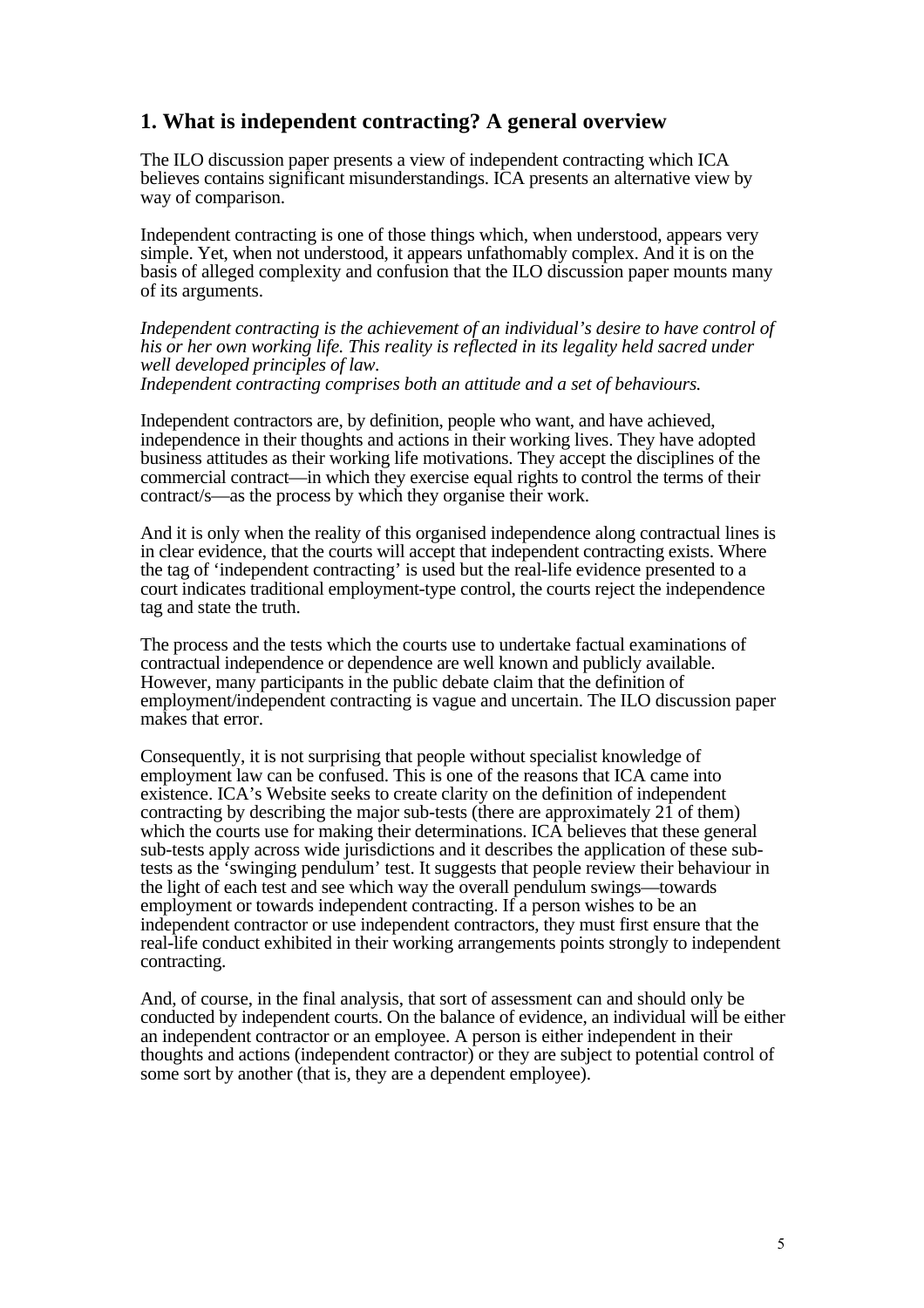# **2. Why the trend to independent contracting?**

Given that national institutional arrangements are so heavily employment-focused, why have people moved to become independent contractors? Is it—as its detractors claim—nothing more than a massive orchestrated sham and 'con' for the purposes of imposing exploitation on workers and the avoidance of legal obligations?

ICA rejects these arguments, observing that the rise of independent contractors is a direct and growing part of a phenomenal social movement reflected in other areas, such as the movements for equal rights for women and the disabled, the rise in the demand for justice and the peace movements, and the splintering of politics from a two-polar to multi-polar system. A major single thread exists in each of these movements, namely, the very desire of humans to control their own lives, to not have others tell them what to do or when, whether that be to go to war, to cook and clean, or how to vote, or how to work.

This broad phenomenon poses a huge challenge to the ability of humans to organise themselves into social structures. All government policy-makers face the same dilemma, namely, how to create and manage legitimate organising institutions when authority is diffused and constrained. This impacts on nations to varying degrees.

Businesses are still conceptually driven by the need for hierarchical structures (often portrayed as a 'pyramid' of control with strong overtones of class consciousness and a whiff of class warfare). Unions and employer associations generally believe all businesses want and need this pyramid-like, class conscious form of control. Public policy-makers assume the same. But ordinary working people want something different. Whatever their education level or apparent sophistication, all people are becoming increasingly money-savvy and business-focused. By adopting independent contracting, people compete fully in the capitalist, market system, controlling their own destiny, and willingly allowing true competitive forces and market interaction to determine outcomes. The issue is at the core of a just, market-driven society in which the freedom to contract (or not contract) and to freely choose the type of contract into which one enters, is integral to the existence of justice.

This is what drives independent contractors. This is no sham or con. It would not last if it were. It would not grow in significance in the face of the conservative institutional forces opposing it if it were a sham. It is a movement of substance which neither needs nor wants to be funnelled politically. In fact, it rejects all such moves. Independent contracting is about people getting on with the business of doing business!

## **3. The 'dependent contractor' argument and 'independent employees'**

The ILO discussion paper constructs its thesis around the 'dependent contractor' argument. ICA submits that 'dependent contractor' is a notion which at law and in reality has no meaning, is illegitimate, confuses rather than clarifies issues and is an artificial creation which, if translated into legislative form, creates significant and often unpredictable problems.

In Australasia the dependent contractor argument was:

- **•** Used in New Zealand in the initial proposals of the Labour Government's industrial relations legislation to pull independent contractors into industrial relations regulation. It was rejected after extensive community and parliamentary inquiry.  $(1990)$
- **•** Used as the justification for the State of Queensland's *Industrial Relations Act*, section 275 (1999). That legislation gives the labour regulator (The Commission) the power to selectively declare contracts for services to be employment and is the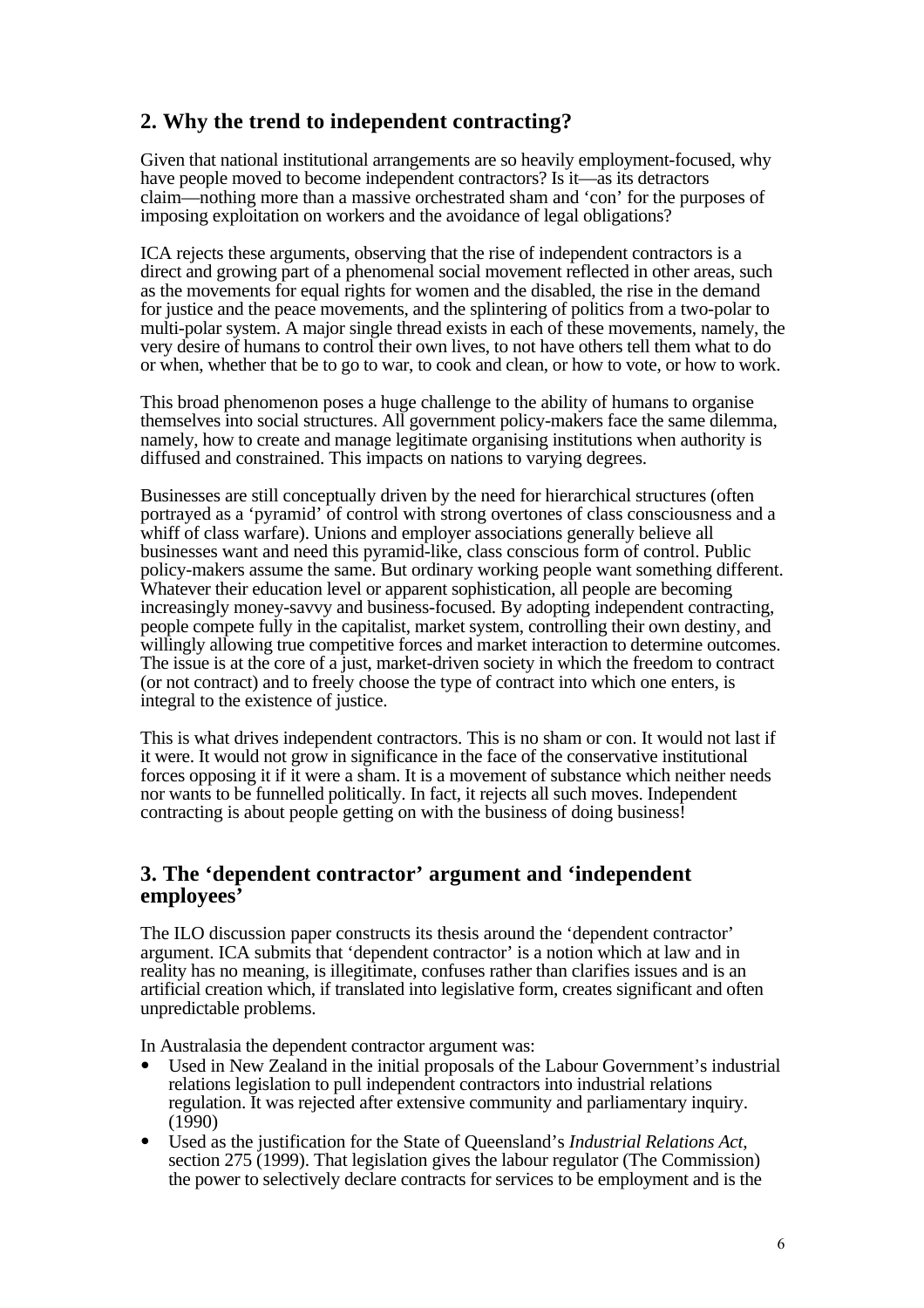type of regulated outcome alluded to in the ILO discussion paper. The Queensland legislation has run into considerable difficulty because of issues encountered in the test cases. The President of the Commission has declared the legislation to be unworkable. In one instance, the Commission declared a corporation to be an employee!

- Used as the justification for similar legislation that was rejected in the State of Victoria and withdrawn in New South Wales following significant community objection. (2000–2001)
- The basis for arguing that ILO conventions extend the definition of employee in the Federal Industrial Relations Act. (The legal arguments were firmly addressed through the federal courts and rejected over a two-year period in the late 1990s.)

The ILO discussion paper makes repeated reference to 'dependent contractors', but does not detail the full content of reasoning behind what is a now fairly old argument which had some currency in some sectors of labour academic thought for a considerable period.

ICA's research shows that wherever Australian-based 'dependent contractor' arguments arise, the intellectual source most often quoted is that of HW Arthurs, a Canadian academic, through the article published in *The University of Toronto Law Journal* in 1965 titled 'The Dependent Contractor: A study of the legal problems of countervailing power'. Arthurs described "dependent contractors" as follows: *"they are often economically vulnerable as individuals because of the dominance of a monopoly buyer or seller of their goods or services, or because of disorganised market conditions….. They are dependent economically, although legally contractors…… They are prisoners of the regime of competition."* In demonstrating his point, Arthurs case-studied disputes around the 1950s between newspaper vendors at odds with their newspaper suppliers and fishermen working off the coast of Canada who, because of geographic considerations, could only sell their produce through one canning works. Arthurs reasoned that these "prisoners of competition" deserved the legislative protection of employment law to breach competition rules and collectively bargain against their sole supplier or buyer.

In the creation of the Australian version of the 'dependent contractor' argument, Arthurs' reasonings have been adopted and simplified to an extraordinary degree by highly respected economic statisticians and economic organisations who have created a statistical definition of 'dependent contractor', namely, that of a 'contractor' who works for only one client. This is simplistic and naive to the extreme. It is a definition that completely ignores the law of contract. Unfortunately, it appears to be the very same conceptual structure detailed in the ILO's discussion paper.

The 'dependent contractor' argument is fundamentally flawed. It ignores the economic and legal fact that an independent contractor has escaped the imprisonment of the employment contract and has found freedom in the regime of competition.

The simple fact is that the legal definition of employment involves a process of finding the truth about economic and commercial contract relationships. If, in a legal investigation, a person is found to be economically dependent, their contract is of an employment nature. (The legal cases cited in the ILO discussion paper from across several jurisdictions demonstrate consistency with Australian cases where this search for economic and behavioural truth is apparent.) Yet some economists and lawyers choose to ignore this truth and pretend that a person can be a contractor and dependent, both at the same time. This is an error repeated in the ILO discussion paper.

But even if ICA's position on this matter is not accepted and the 'dependent contractor' argument is found to have some intellectual force, then it must also follow that the converse argument must apply, namely, that there are persons who are 'independent' employees. An independent employee is a person who has all the desires and attitudes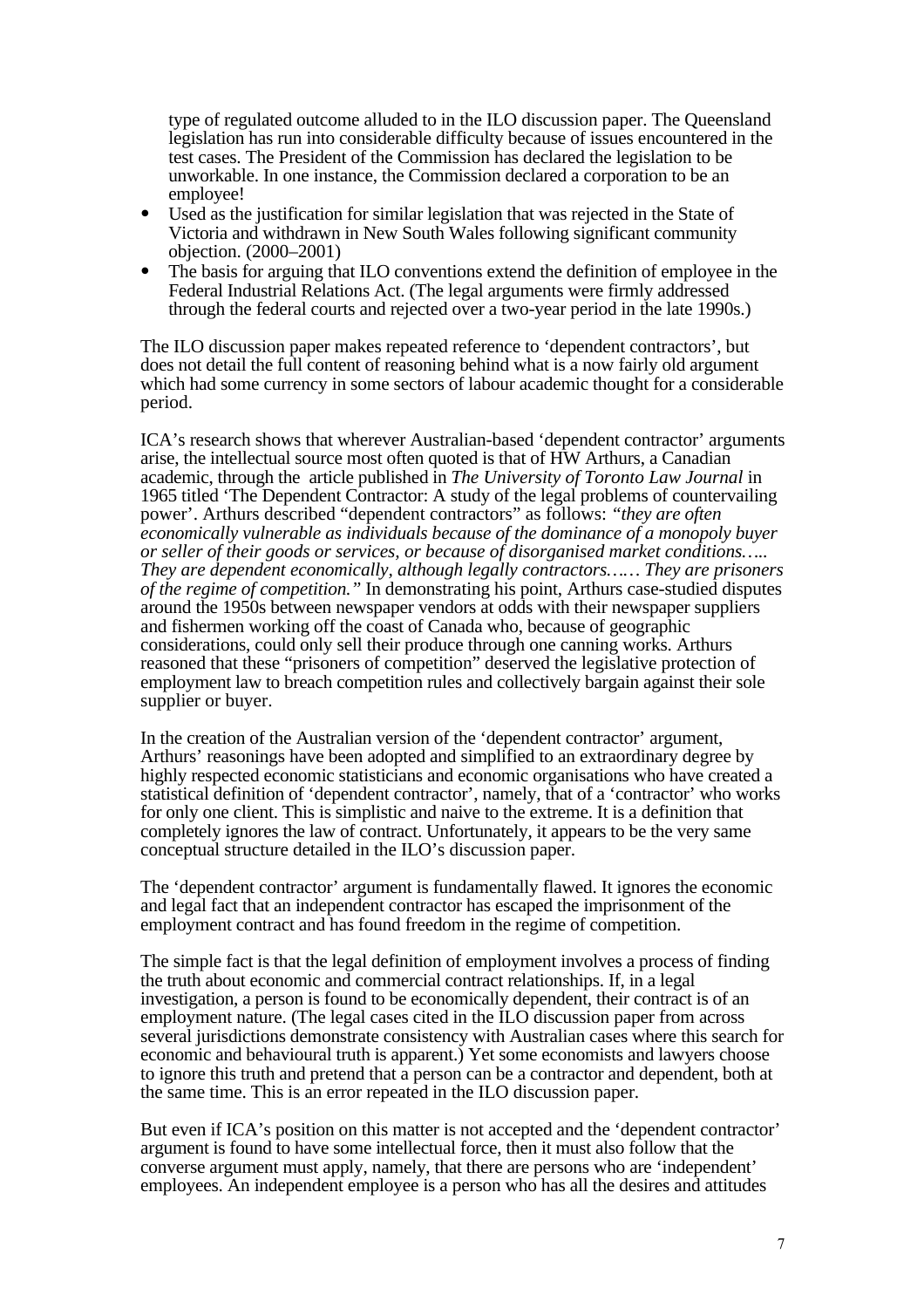of independence but is forced to be an employee—either through duress or because of the lack of opportunity to become a contractor. If the ILO were to be consistent, proposals to cause 'dependent contractors' to be declared employees should be counterbalanced with proposals to cause 'independent employees' to be declared independent contractors. And the arguments that apply to dependent contractors should be applied also to independent employees but from the counter-perspective.

ICA rejects both notions—'dependent contractor' and 'independent employee'—as either contractual or legislative possibilities. Both ideas deserve to remain in the realm of academic musings.

## **4. Practical issues. Australia as a case study**

If the issues relating to independent contracting are to be properly understood, clarity on definitions is critical. The ILO paper seems to want to stay clear of definitional issues, but this avoidance of facts cannot be sustained. Definitional clarity forces clarity of legislative intent. Without definitional clarity, regulation is confused.

Independent contracting is simply the reverse of employment. Confusion has, however, been created in the minds of some because of a historically developed lazy use of the word 'employment'.

The laziness has developed for simple reasons. After the Second World War, when income tax, payroll tax and workers' compensation regimes were invented, the vast bulk of workers world-wide were 'employed'. That is, people were engaged under the specific type of contract known as the 'employment contract' or contract *of* service, which at that time was highly akin to the 'master–servant' relationship. When income tax, payroll tax, and workers' compensation were invented, it was natural for public policy-makers to structure both the legislation and the schemes around the presumption of master and servant employment. Independent contracting was comparatively little used.

As a swing away from employment began to emerge, perhaps around the 1970s, this created challenges to the near-universal reach of these government-created regimes. The challenge increased as the percentage of employees decreased. The regulatory responses in Australia were perhaps similar to responses experienced in most countries. (The Australian discussion paper (Clayton&Mitchell) supplied to the ILO on this issue quite accurately describes most Australian regulatory responses up to 1999.)

- **•** *Workers' compensation and payroll tax* authorities in Australia responded by legislatively increasing the reach of their regimes through legislative amendments that described other forms of contracts, or specific professions, so that they were caught within the legislation. Foolishly, the term 'deemed employment' was adopted as a generic description of these broadened forms of legislation. The 'deeming' of employment, however, is a misnomer, because the legislation of the different States of Australia does not change the nature of legal non-employment contracts being described, they simply describe them as being within the legislation.
- **•** *Occupational Health and Safety* (OH&S) legislation has not suffered from the same legislative problems of 'employment' dependency because, from the outset, legislation has been modelled largely on outcome descriptions rather than contractual descriptions. OH&S, however, sometimes becomes confused when administered by workers' compensation authorities, because of different legislative models being administered by the same bodies.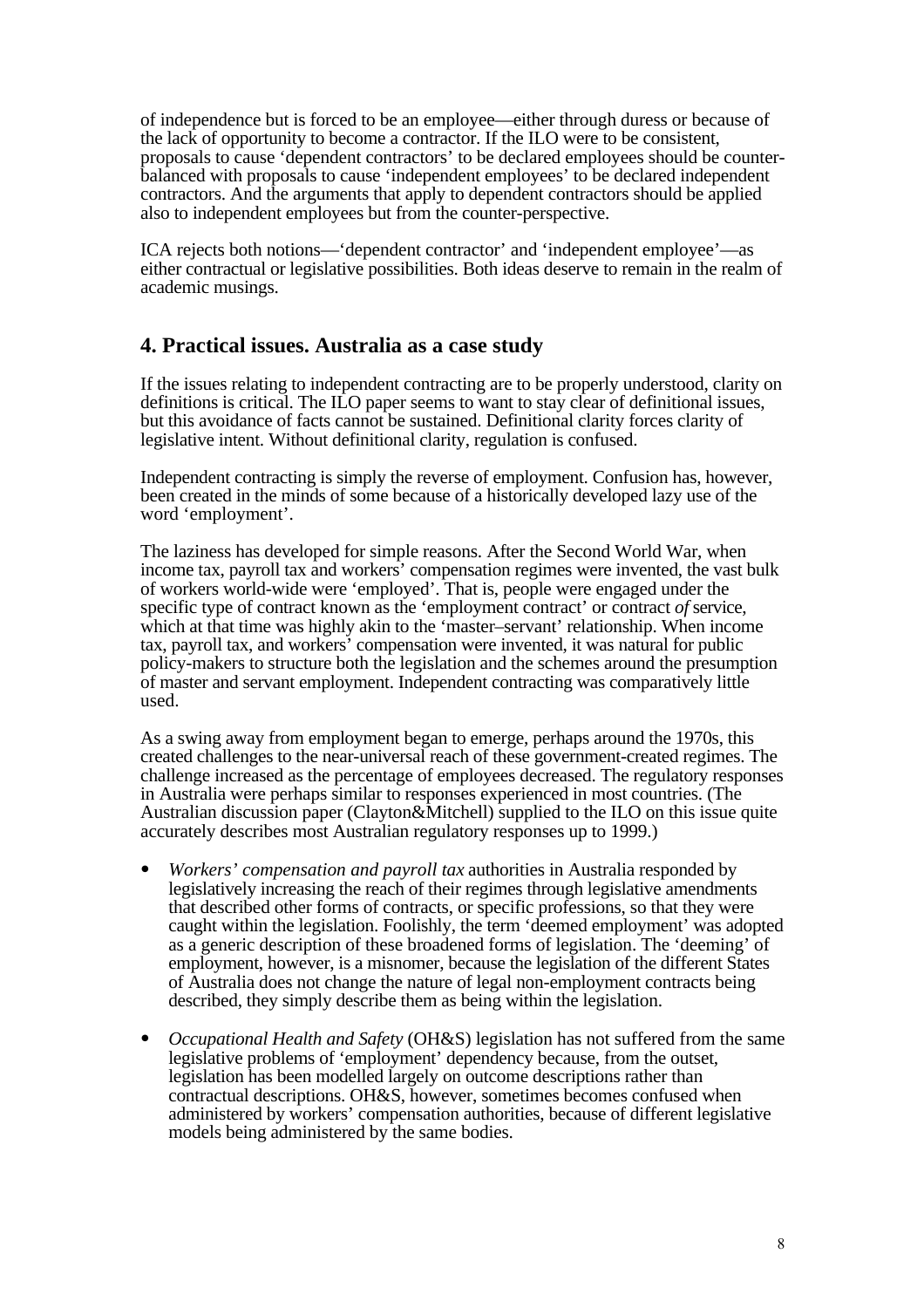- *Equal opportunity and anti-discrimination* legislation is, likewise, largely structured around outcome descriptions rather than contractual descriptions.
- **•** *The Australian Tax Office* (ATO) was challenged on two fronts with the shift to independent contracting, one affecting withholding payments; the other impacting on individuals' entitlements to deductible items. Withholding was the greatest of worries and the ATO responded to the challenge by arguing that the Tax Act legislative wording (where if referred to "wholly or principally for labour") extended the definition beyond accepted legal employment. On some ten occasions over ten years during the 1980s and 1990s, however, the Australian High Court rejected this view, stating repeatedly that the withholding legislative powers under the Tax Act were restricted to accepted legal employment. After a decade of administratively trying to fix the tax collection issue, the entire tax administration system was reorganised in 2000. Now the witholding powers of the ATO are legislatively clear and robust and there is no attempt or need to 'deem' employment. Rather, the contractual models that the government wants captured are individually and specifically described with the appropriate administrative withholding arrangements. These are all detailed within the encompassing Pay As You Go system and are probably world trend-setting. The remaining issue of deductibility entitlement was resolved in 2001 under separate legislation, in as probably a satisfactory manner as could be expected.
- **•** *Regulation of labour contracts* falls into a different area to that of income and payroll tax collection, workers' compensation, occupational health and safety, and equal opportunity and anti-discrimination. Regulation of labour contracts began in Australia at the turn of the  $19<sup>th</sup>$  Century when the 'employment' contract was 'at will' and was truly that of 'master and servant'. The great nineteenth-century American jurist Oliver Wendell Holmes explained the employment contract this way in 1892: *'There are few employments for hire in which the servant does not agree to suspend his constitutional rights of free speech, as well as idleness, by the implied terms of his contract. The servant cannot complain, as he takes the employment on the terms which are offered to him."* It was because of this implied suspension of rights to "free speech and idleness" that regulation of labour contracts was created. In essence, 'employment'-regulating legislation removes from the employer the exclusive capacity to control the terms of the employees' contract and gives ultimate control to semi-judicial bodies. This legislative transference of employer control has been so substantial that the legal definition of 'employment' in Australia shifted in the mid-1980s to 'right to control' only (Stevens v Brodribb Sawmilling Co Pty Ltd). The form of regulation of labour contracts seems to be the area of central interest in the ILO discussion paper and deserves additional attention.

### **Regulation of the terms of labour contracts**

Labour regulation under Australian industrial relations law, and perhaps across the globe, derives its moral and legal justification from the implied inequality and suspension of rights contained in the modified master-and-servant contract that is employment as described by Oliver Wendell Holmes. This concept, (whether outdated or modified) of 'employment' continues to be the dominant managerial concept that is perceived to hold 'the firm' together. The idea of 'employment' is inevitably tied to the Fordist or Taylorist concept of the firm.

Even though this definition of 'employment' has remained as the foundation of Australian industrial relations regimes (and of most nations), the rise of independent contractors, particularly in the 1990s, has diminished the influence of industrial relations law as an instrument of social organisation. It is here that the attitudes of labour (employment) lawyers, unions and employer associations against independent contracting can be understood and from where the confused idea of the 'dependent contractor' is born. These groups come from a 100-year tradition of